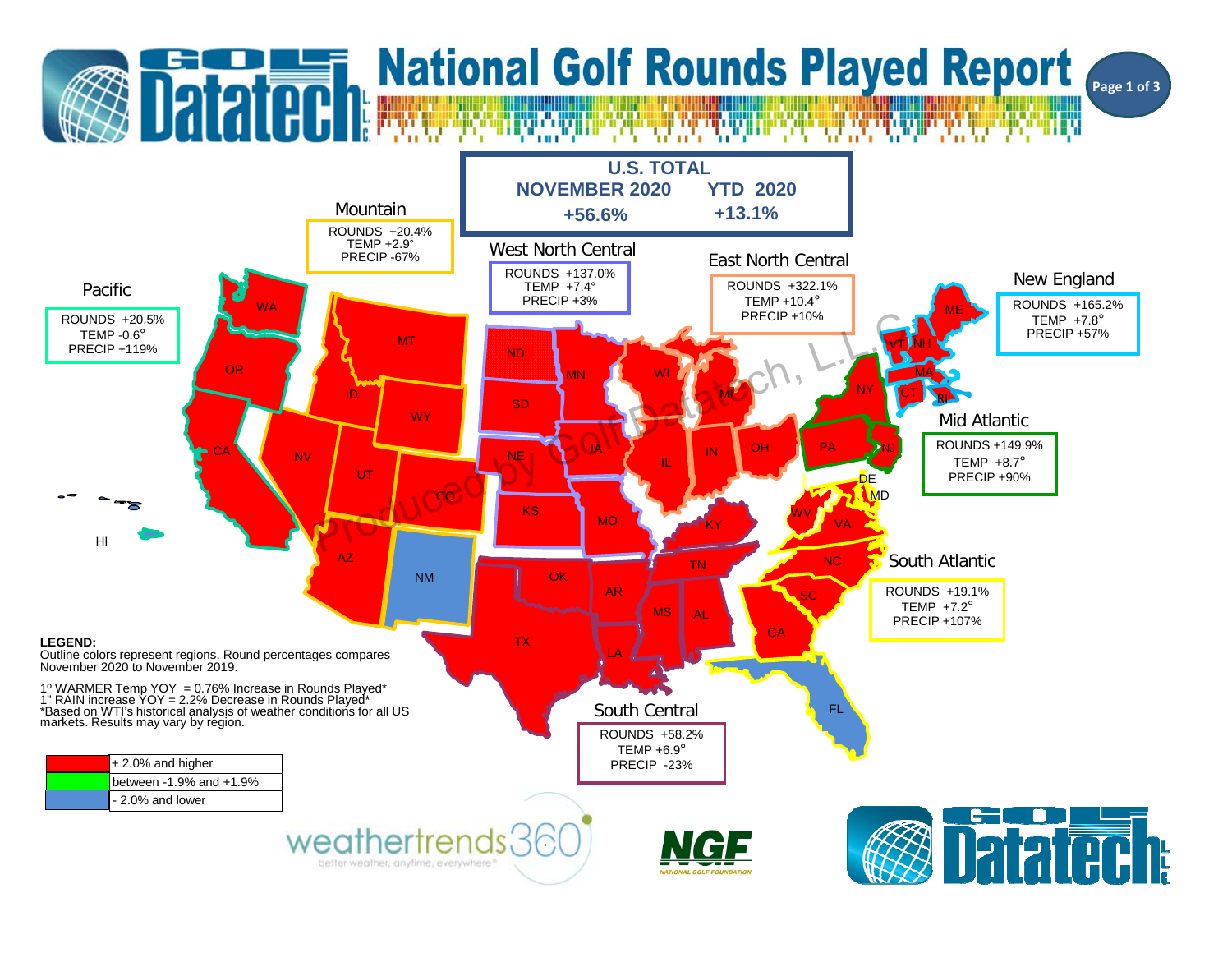

## **Datated National Golf Rounds Played Report**



|                           | <b>NOV</b> | <b>YTD</b> | <b>NOVEMBER 2020</b>      |            |            |                 |                       | <b>NOV</b> | <b>YTD</b> |
|---------------------------|------------|------------|---------------------------|------------|------------|-----------------|-----------------------|------------|------------|
| <b>PACIFIC</b>            | 20.5%      | 2.0%       |                           |            |            |                 | <b>SOUTH ATLANTIC</b> | 19.1%      | 7.3%       |
| CA                        | 25.2%      | 2.3%       |                           | <b>NOV</b> | <b>YTD</b> |                 | DE, DC, MD            | 86.1%      | 6.5%       |
| Los Angeles               | 26.8%      | $\star$    | <b>UNITED STATES</b>      | 56.6%      | 13.1%      |                 | Washington/Baltimore  | 93.2%      |            |
| <b>Orange County</b>      | 19.1%      | $\star$    | <b>PUBLIC ACCESS</b>      | 57.2%      | 11.6%      | FL.             |                       | $-4.5%$    | 5.8%       |
| Palm Springs              | 9.1%       | $\star$    | <b>PRIVATE</b>            | 54.9%      | 18.8%      |                 | Jacksonville          | 8.6%       |            |
| Sacramento                | 28.3%      | $\star$    |                           |            |            |                 | Orlando               | $-2.9%$    |            |
| San Diego                 | 38.2%      | $\star$    | <b>EAST NORTH CENTRAL</b> | 322.1%     | 14.5%      |                 | Tampa                 | 6.2%       |            |
| San Francisco/Oakland     | 39.8%      | $\star$    | IL                        | 370.8%     | 15.3%      |                 | Palm Beach            | $-15.9%$   | $\star$    |
| HI                        | $-29.6%$   | $-35.3%$   | Chicago                   | 502.8%     |            |                 | Naples/Ft Myers       | $-4.7%$    |            |
| <b>OR</b>                 | 28.4%      | 20.3%      | IN                        | 261.8%     | 23.4%      |                 | Miami/Ft.Lauderdale   | $-35.5%$   |            |
| Portland                  | 21.4%      | $\star$    | MI                        | 389.8%     | 7.2%       | GA <sup>\</sup> |                       | 42.4%      | 12.9%      |
| <b>WA</b>                 | 19.6%      | 1.7%       | Detroit                   | 427.5%     |            |                 | Atlanta               | 35.4%      |            |
| <b>Seattle</b>            | 25.9%      |            | OH                        | 218.5%     | 14.0%      | <b>NC</b>       |                       | 38.0%      | 4.8%       |
|                           |            |            | Cincinnati                | 203.7%     |            |                 | Greensboro/Raleigh    | 85.6%      |            |
| <b>MOUNTAIN</b>           | 20.4%      | 13.6%      | Cleveland                 | 336.3%     |            | <b>SC</b>       |                       | 19.7%      | $-1.8%$    |
| AZ                        | 14.9%      | 11.1%      | WI                        | 976.3%     | 19.8%      |                 | Charleston            | 32.3%      |            |
| Phoenix                   | 20.4%      |            |                           |            |            |                 | <b>Hilton Head</b>    | 35.7%      |            |
| CO                        | 102.1%     | 19.6%      |                           |            |            |                 | Myrtle Beach          | 8.2%       |            |
| Denver                    | 100.1%     |            | <b>SOUTH CENTRAL</b>      | 58.2%      | 19.5%      | VA, WV          |                       | 80.0%      | 20.3%      |
| ID, WY, MT, UT            | 12.1%      | 20.2%      | <b>AL</b>                 | 26.2%      | 3.3%       |                 |                       |            |            |
| <b>NM</b>                 | $-19.4%$   | 1.2%       | AR, LA, MS                | 58.5%      | 18.3%      |                 | <b>MID ATLANTIC</b>   | 149.9%     | 17.5%      |
| <b>NV</b>                 | 9.9%       | $-6.0%$    | OK                        | 56.4%      | 24.0%      | <b>NJ</b>       |                       | 127.5%     | 15.0%      |
| Las Vegas                 | 4.0%       |            | KY, TN                    | 86.0%      | 21.9%      | <b>NY</b>       |                       | 184.8%     | 20.1%      |
|                           |            |            | <b>TX</b>                 | 52.9%      | 20.8%      |                 | New York City         | 117.8%     |            |
| <b>WEST NORTH CENTRAL</b> | 137.0%     | 22.5%      | Dallas/Ft. Worth          | 60.3%      |            | PA              |                       | 144.0%     | 15.9%      |
| KS, NE                    | 88.1%      | 19.2%      | Houston                   | 42.5%      | $\star$    |                 | Philadelphia          | 120.5%     |            |
| ND,SD                     | 191.1%     | 24.2%      | San Antonio               | 54.8%      | $\star$    |                 | Pittsburgh            | 272.1%     |            |
| MN                        | 714.6%     | 23.4%      |                           |            |            |                 |                       |            |            |
| Minneapolis/St.Paul       | 690.5%     |            |                           |            |            |                 | <b>NEW ENGLAND</b>    | 165.2%     | 16.9%      |
| IA, MO                    | 134.9%     | 23.9%      |                           |            |            |                 | CT, MA, RI            | 149.6%     | 17.6%      |
| <b>St Louis</b>           | 96.8%      |            |                           |            |            |                 | <b>Boston</b>         | 176.5%     |            |
| Kansas City               | 107.7%     | $\star$    | Not reporting YTD 2020    |            |            |                 | ME, NH, VT            | 250.2%     | 15.0%      |

For more information contact Golf Datatech, golfroundsplayed@golfdatatech.com or call 407-944-4116 The percentages represent the differences in number of rounds played comparing November 2020 to November 2019